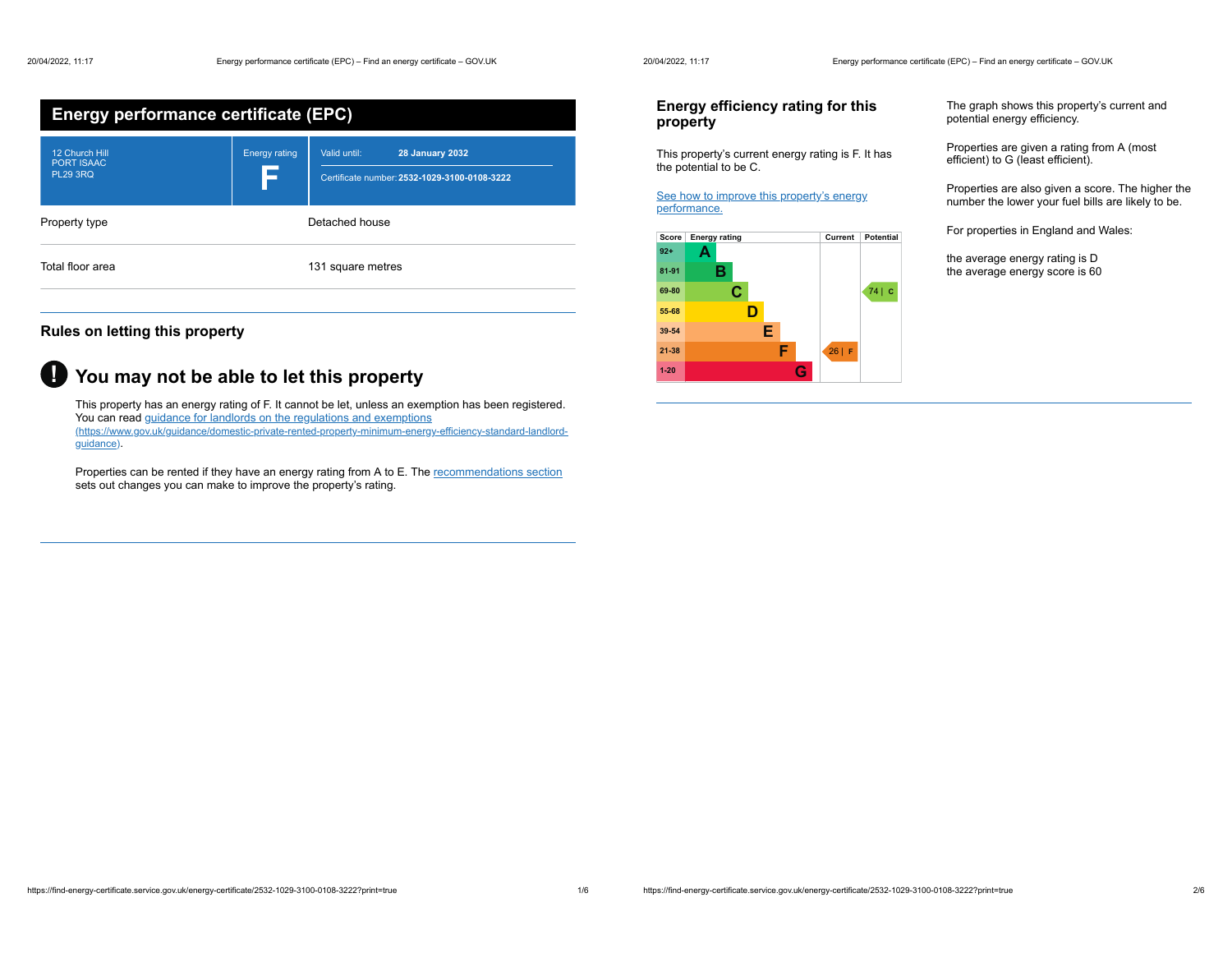### **Breakdown of property's energy performance**

This section shows the energy performance for features of this property. The assessment does not consider the condition of a feature and how well it is working.

Each feature is assessed as one of the following:

- very good (most efficient)
- good
- average
- poor
- very poor (least efficient)

When the description says "assumed", it means that the feature could not be inspected and an assumption has been made based on the property's age and type.

| Feature              | <b>Description</b>                                      | Rating    |
|----------------------|---------------------------------------------------------|-----------|
| Wall                 | Granite or whinstone, as built, no insulation (assumed) | Very poor |
| Roof                 | Pitched, no insulation (assumed)                        | Very poor |
| Window               | Some double glazing                                     | Very poor |
| Main heating         | Electric storage heaters                                | Average   |
| Main heating control | Manual charge control                                   | Poor      |
| Hot water            | Electric immersion, off-peak                            | Very poor |
| Lighting             | Low energy lighting in all fixed outlets                | Very good |
| Floor                | Solid, no insulation (assumed)                          | N/A       |
| Secondary heating    | Room heaters, wood logs                                 | N/A       |

#### **Low and zero carbon energy sources**

Low and zero carbon energy sources release very little or no CO2. Installing these sources may help reduce energy bills as well as cutting carbon emissions. The following low or zero carbon energy sources are installed in this property:

• Biomass secondary heating

#### **Primary energy use**

The primary energy use for this property per year is 695 kilowatt hours per square metre (kWh/m2).

#### **Additional information**

Additional information about this property:

- Stone walls present, not insulated
- Dwelling has access issues for cavity wall insulation
- Dwelling may be exposed to wind-driven rain

| <b>Environmental impact of this</b><br>property                                                        | This property produces                                                                                                                        | 14.0 tonnes of CO2 |
|--------------------------------------------------------------------------------------------------------|-----------------------------------------------------------------------------------------------------------------------------------------------|--------------------|
| This property's current environmental impact<br>rating is G. It has the potential to be E.             | This property's potential<br>production                                                                                                       | 5.6 tonnes of CO2  |
| Properties are rated in a scale from A to G<br>based on how much carbon dioxide (CO2) they<br>produce. | By making the recommended changes, you<br>could reduce this property's CO2 emissions by<br>8.4 tonnes per year. This will help to protect the |                    |
| Properties with an A rating produce less CO2<br>than G rated properties.                               | environment.<br>Environmental impact ratings are based on                                                                                     |                    |

assumptions about average occupancy and energy use. They may not reflect how energy is consumed by the people living at the property.

#### **How to improve this property's energy performance**

6 tonnes of CO2

Making any of the recommended changes will improve this property's energy efficiency.

If you make all of the recommended changes, this will improve the property's energy rating and score from F (26) to C (74).

| Recommendation                                                       | <b>Typical installation</b><br>cost | <b>Typical yearly</b><br>saving |
|----------------------------------------------------------------------|-------------------------------------|---------------------------------|
| 1. Internal or external wall insulation                              | £4.000 - £14.000                    | £941                            |
| 2. Floor insulation (solid floor)                                    | £4.000 - £6.000                     | £99                             |
| 3. Add additional 80 mm jacket to hot water cylinder                 | $£15 - £30$                         | £29                             |
| 4. High heat retention storage heaters                               | £2.400 - £3.600                     | £496                            |
| 5. Solar water heating                                               | £4.000 - £6.000                     | £82                             |
| 6. Replace single glazed windows with low-E double glazed<br>windows | £3.300 - £6.500                     | £114                            |
| 7. Solar photovoltaic panels                                         | £3.500 - £5.500                     | £396                            |

#### **Paying for energy improvements**

produces

An average household

Find energy grants and ways to save energy in your home. (https://www.gov.uk/improve-energy-efficiency)